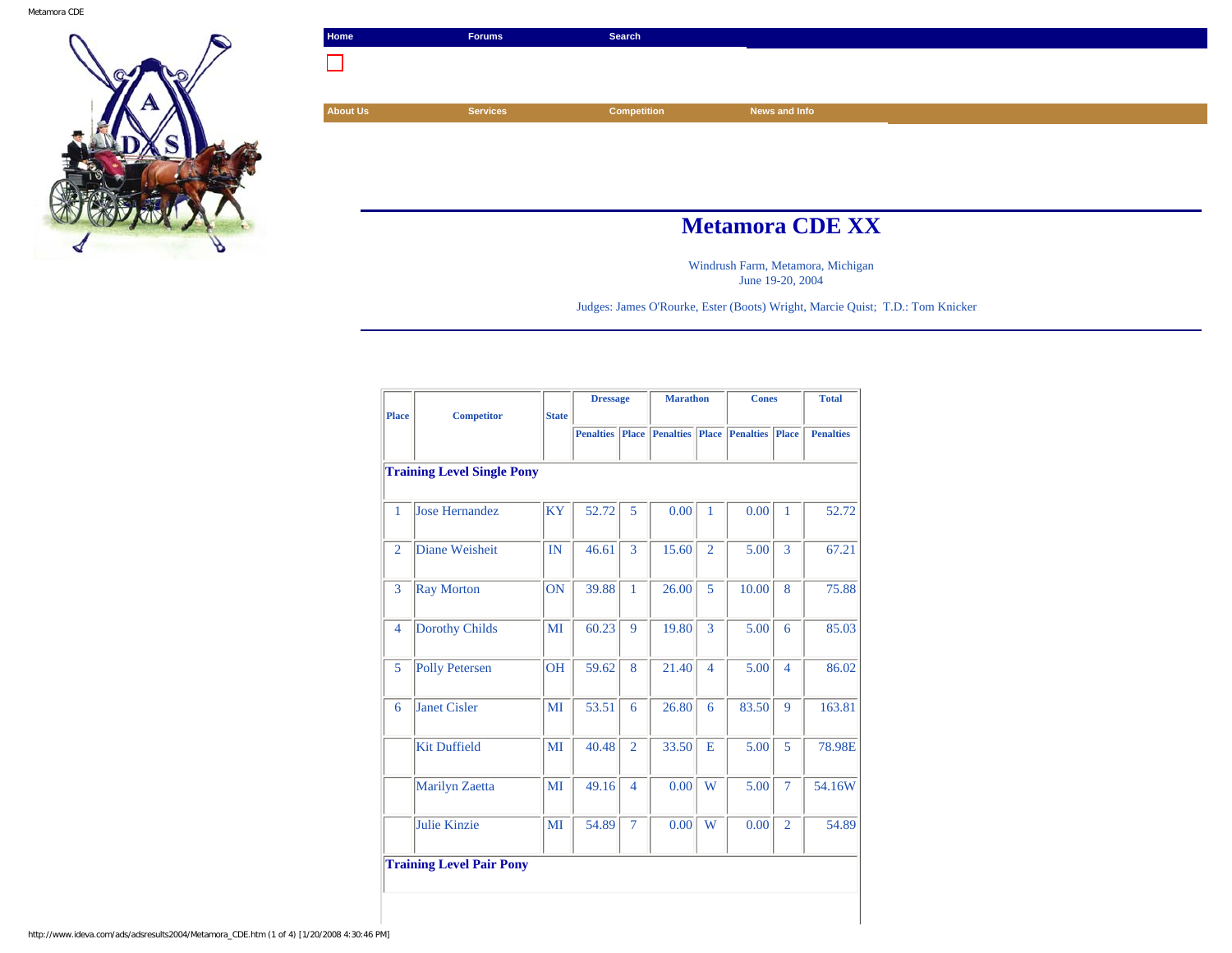|                | Daniel Soby                            | WI        | 60.23 | 1              | 0.00   | 1              | 5.00  | 1              | 65.23   |
|----------------|----------------------------------------|-----------|-------|----------------|--------|----------------|-------|----------------|---------|
|                | <b>Training Level Single Horse</b>     |           |       |                |        |                |       |                |         |
| 1              | Julia Oliver                           | IN        | 52.32 | 1              | 0.00   | 1              | 0.00  | 1              | 52.32   |
| $\overline{2}$ | <b>Ed Thielbar</b>                     | WI        | 76.67 | 7              | 16.40  | $\overline{2}$ | 10.00 | 4              | 103.07  |
| 3              | <b>Ann Katona</b>                      | IL        | 58.84 | 3              | 37.20  | 3              | 10.00 | 5              | 106.04  |
| 4              | Janet McMahon                          | MI        | 63.57 | 4              | 88.20  | $\overline{4}$ | 15.00 | 6              | 166.77  |
|                | <b>Thersa Adams</b>                    | IL        | 71.08 | 6              | 110.25 | Е              | 5.00  | 3              | 186.33E |
|                | <b>Mary Beardsley</b>                  | MI        | 67.73 | 5              | 110.25 | Е              | 25.00 | 7              | 202.98E |
|                | Mary Chris Foxworthy                   | MI        | 57.86 | 2              | 110.25 | R              | 0.00  | $\overline{2}$ | 168.11R |
|                | <b>Training Level Pair Horse</b>       |           |       |                |        |                |       |                |         |
| 1              | Dennis Ellerbrock                      | WI        | 59.64 | 1              | 38.00  | $\mathbf{1}$   | 24.00 | 1              | 121.64  |
|                | <b>Training Level Ponies - HC</b>      |           |       |                |        |                |       |                |         |
|                |                                        |           |       | 1              | 0.00   | 1              | 0.00  | 1              | 56.88   |
| 1              | Susan Osborne                          | MI        | 56.88 |                |        |                |       |                |         |
|                | <b>Training Level Horses - HC</b>      |           |       |                |        |                |       |                |         |
| 1              | Mary Ruth Marks                        | WI        | 58.65 | 1              | 0.00   | 1              | 0.00  | 1              | 58.65   |
|                | <b>Intermediate Level Single Pony</b>  |           |       |                |        |                |       |                |         |
| 1              | Peggy Brown                            | <b>OH</b> | 61.00 | 1              | 88.86  | 1              | 0.00  | 1              | 149.86  |
| W              | David Hirsh                            | PA        | 63.33 | $\overline{2}$ | 111.08 | W              | 15.00 | $\overline{2}$ | 189.41W |
|                | <b>Intermediate Level Single Horse</b> |           |       |                |        |                |       |                |         |
| $\mathbf{1}$   | <b>Mary Ruth Marks</b>                 | WI        | 61.00 | 1              | 71.22  | 1              | 15.00 | 1              | 147.22  |
| $\overline{2}$ | <b>Susan Osborne</b>                   | MI        | 70.33 | $\overline{2}$ | 140.92 | $\overline{2}$ | 32.50 | $\overline{2}$ | 243.75  |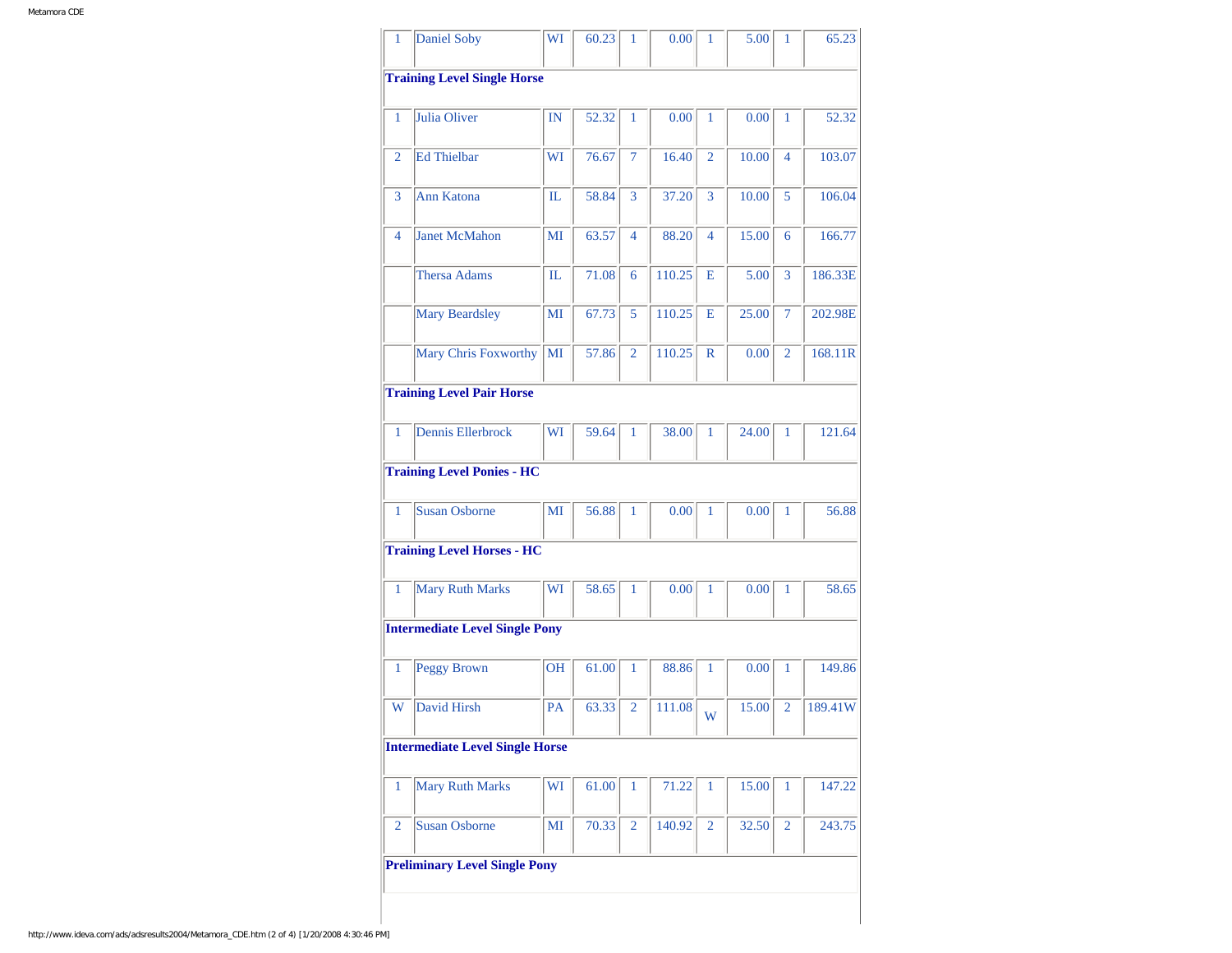| 1                                   | <b>Debbie Schuster</b>                | <b>OH</b> | 51.29 | 1              | 59.29  | 1              | 5.00  | 3              | 115.58  |
|-------------------------------------|---------------------------------------|-----------|-------|----------------|--------|----------------|-------|----------------|---------|
| $\overline{2}$                      | Dennis Yancho                         | MI        | 62.20 | 5              | 68.73  | $\overline{2}$ | 5.00  | $\overline{2}$ | 135.93  |
| 3                                   | <b>Margaret Cropsy</b>                | NY        | 61.11 | 4              | 79.74  | 3              | 0.00  | 1              | 140.85  |
| 4                                   | <b>Carol Beens</b>                    | MI        | 55.09 | $\overline{2}$ | 80.95  | $\overline{4}$ | 15.00 | $\overline{4}$ | 151.04  |
| 5                                   | Jessica Canada                        | KY        | 65.37 | 6              | 97.71  | 5              | 20.00 | 5              | 183.08  |
| 6                                   | <b>Cindy Goff</b>                     | <b>KY</b> | 57.11 | 3              | 114.32 | 6              | 25.00 | 6              | 196.43  |
|                                     | <b>Preliminary Level Single Horse</b> |           |       |                |        |                |       |                |         |
|                                     |                                       |           |       |                |        |                |       |                |         |
| 1                                   | <b>Mike Gibbs</b>                     | ON        | 46.11 | 1              | 68.93  | $\overline{2}$ | 0.00  | 1              | 115.04  |
| $\overline{2}$                      | <b>Anne Marie Anderson</b>            | ON        | 51.96 | 5              | 74.41  | $\overline{4}$ | 0.00  | $\overline{2}$ | 126.37  |
| 3                                   | <b>Linda Poland</b>                   | MI        | 47.31 | 2              | 79.06  | 6              | 5.00  | 5              | 131.37  |
| 4                                   | Jeff LaDue                            | IL        | 59.54 | 6              | 75.54  | 5              | 3.00  | $\overline{4}$ | 138.08  |
| 5                                   | <b>Peter Trainer</b>                  | ON        | 65.77 | 11             | 67.36  | 1              | 8.50  | $\overline{7}$ | 141.63  |
| 6                                   | <b>Barbara Chapman</b>                | MI        | 48.90 | 4              | 92.63  | 7              | 12.00 | 9              | 153.53  |
| 7                                   | <b>Dwayne Wanner</b>                  | <b>ON</b> | 62.69 | 9              | 71.13  | 3              | 20.00 | 11             | 153.82  |
| 8                                   | <b>Alicia Pierce</b>                  | MI        | 63.87 | 10             | 97.90  | 8              | 10.00 | 8              | 171.77  |
| 9                                   | <b>Helen Prinhold</b>                 | ON        | 47.47 | 3              | 155.77 | 9              | 0.00  | 3              | 203.24  |
|                                     | <b>Marilyn Johnson</b>                | IN        | 60.01 | 7              | 194.72 | Е              | 19.50 | 10             | 274.23E |
| W                                   | <b>Frances Uhran</b>                  | ON        | 60.73 | 8              | 194.72 | W              | 5.00  | 6              | 260.45W |
| <b>Preliminary Level Pair Horse</b> |                                       |           |       |                |        |                |       |                |         |
| $\mathbf{1}$                        | <b>Darryl Billings</b>                | ON        | 43.07 | 1              | 64.39  | 1              | 14.50 | 1              | 121.96  |
| $\overline{2}$                      | <b>Tom Thompson</b>                   | MI        | 65.77 | $\overline{2}$ | 105.38 | $\overline{2}$ | 29.00 | $\overline{2}$ | 200.15  |